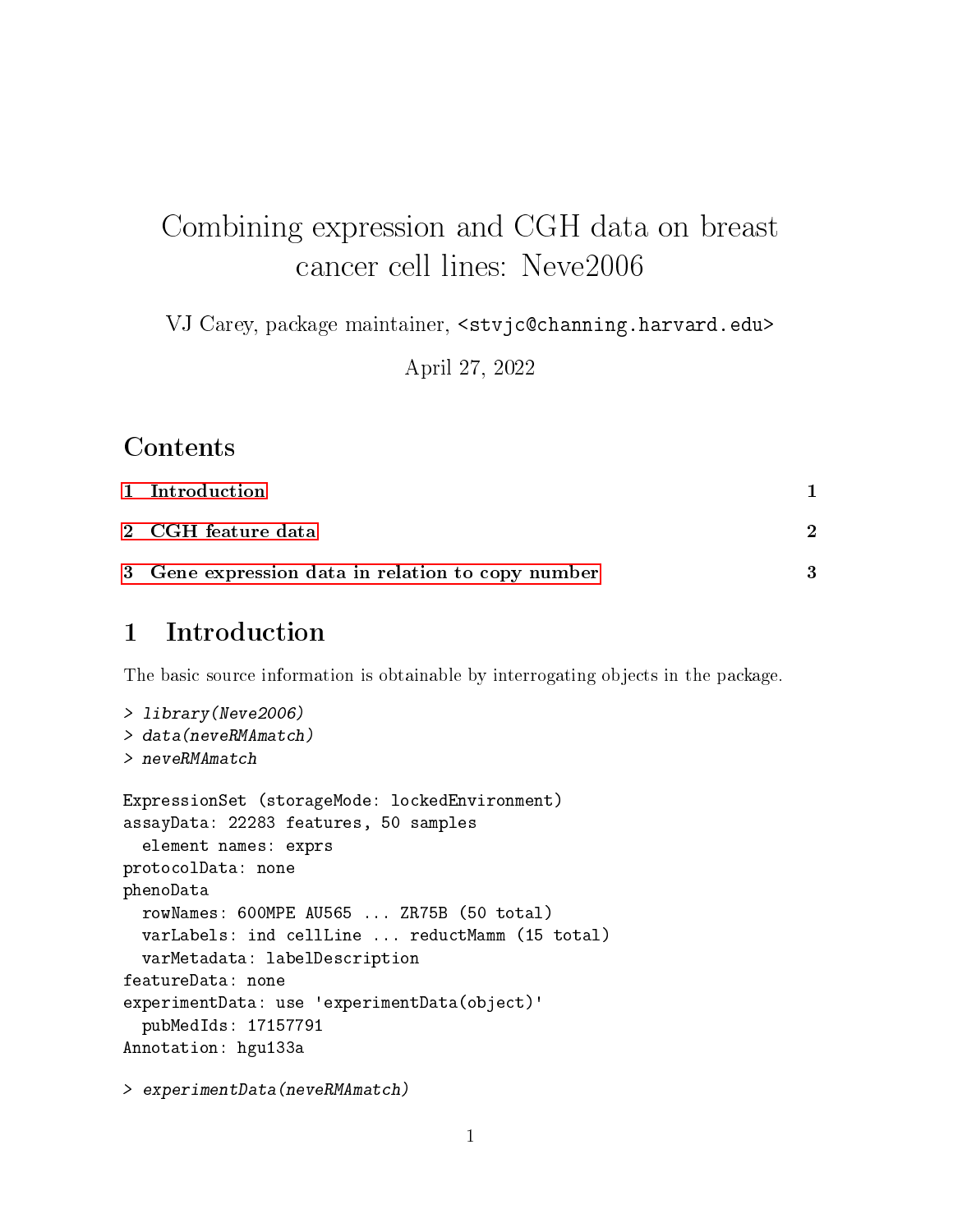```
Experiment data
 Experimenter name: Neve RM
 Laboratory: Life Sciences Division, Lawrence Berkeley National Laboratory, Berkeley,
  Contact information:
 Title: A collection of breast cancer cell lines for the study of functionally distinc
 URL:
 PMIDs: 17157791
 Abstract: A 116 word abstract is available. Use 'abstract' method.
> data(neveCGHmatch)
> neveCGHmatch
cghSet (storageMode: lockedEnvironment)
assayData: 2696 features, 50 samples
  element names: exprs
protocolData: none
phenoData
 rowNames: 600MPE AU565 ... ZR75B (50 total)
 varLabels: ind cellLine ... reductMamm (15 total)
  varMetadata: labelDescription
featureData
 featureNames: RP11-82D16 RP11-62M23 ... RP11-247J14 (2696 total)
 fvarLabels: Clone Chrom kb kbGenome
 fvarMetadata: labelDescription
experimentData: use 'experimentData(object)'
  pubMedIds: 17157791
Annotation: Neve2006.caArrayDB
> all.equal(sampleNames(neveRMAmatch), sampleNames(neveCGHmatch))
```
[1] TRUE

We can see that there are 50 arrays from the U133A platform and 50 CGH samples, and the sample names match. The PMID for the primary manuscript is provided; additional information on URLs where the base data can be found should be added.

## <span id="page-1-0"></span>2 CGH feature data

Let's look at metadata provided on the first five clones in the CGH platform:

```
> featureData(neveCGHmatch)[1:5,]
```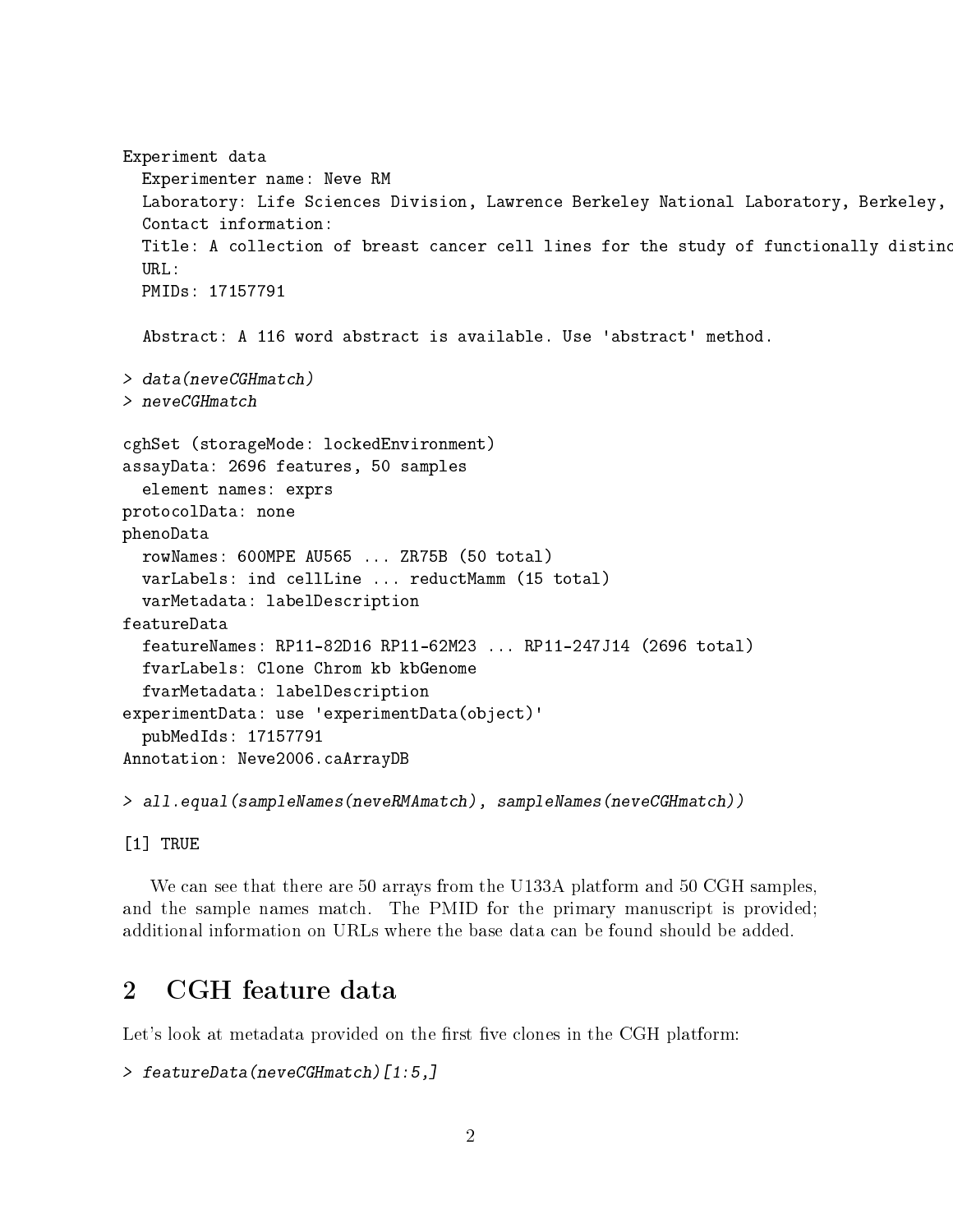```
An object of class 'AnnotatedDataFrame'
 rowNames: RP11-82D16 RP11-62M23 ... RP11-51B4 (5 total)
 varLabels: Clone Chrom kb kbGenome
 varMetadata: labelDescription
```
The genomic location of clone sequence is tied completely to the build of the genome used to compute the location. This information is not provided in the data sources. We know from the paper that scanning and OncoBAC arrays were used, but no information about the details of annotation are immediately available.

Figure 5 of the main paper associates clone RP11-265K5 with a number of genes, including PROSC and BRF2. Let's see where this clone lives:

```
> pData(featureData(neveCGHmatch))[grep("RP11-265K5",
   featureNames(neveCGHmatch)),]
```
Clone Chrom b kb kbGenome RP11-265K5 RP11-265K5 8 38125.49 1429440

If we use Map Viewer at NCBI for Homo sapiens build 36.2, we find this clone located at about 37180K, in the vicinity of genes WHSC1L1, LETM2, FGFR1, PPADPC1B, DDHD2, BAG4, LSM1, STAR, ASH2L. Some of these are noted in Figure 5. The cytoband is 8p12.

## <span id="page-2-0"></span>3 Gene expression data in relation to copy number

Let's identify probe sets annotated to 8p12.

```
> library(hgu133a.db)
> library(annotate)
> cb = as.list(hgu133aMAP)
> G8p12ind = grep("8p12", unlist(cb))
> ps8p12 = names(unlist(cb)[G8p12ind])> nevex = exprs(neveRMAmatch)[ps8p12,]
> syms = as.character(unlist(lookUp(rownames(nevex), "hgu133a", "SYMBOL")))
```
The logratios that measure copy number will be used 'raw'.

> nevlr = as.numeric(logRatios(neveCGHmatch)["RP11-265K5",])

```
> par(mfrow=c(2,2))> for (i in c(2,8,11,20))
+ plot( nevlr, nevex[i,], xlab="logratio", ylab="RMA expression",
    main=syms[i])
> par(mfrow=c(1,1))
```